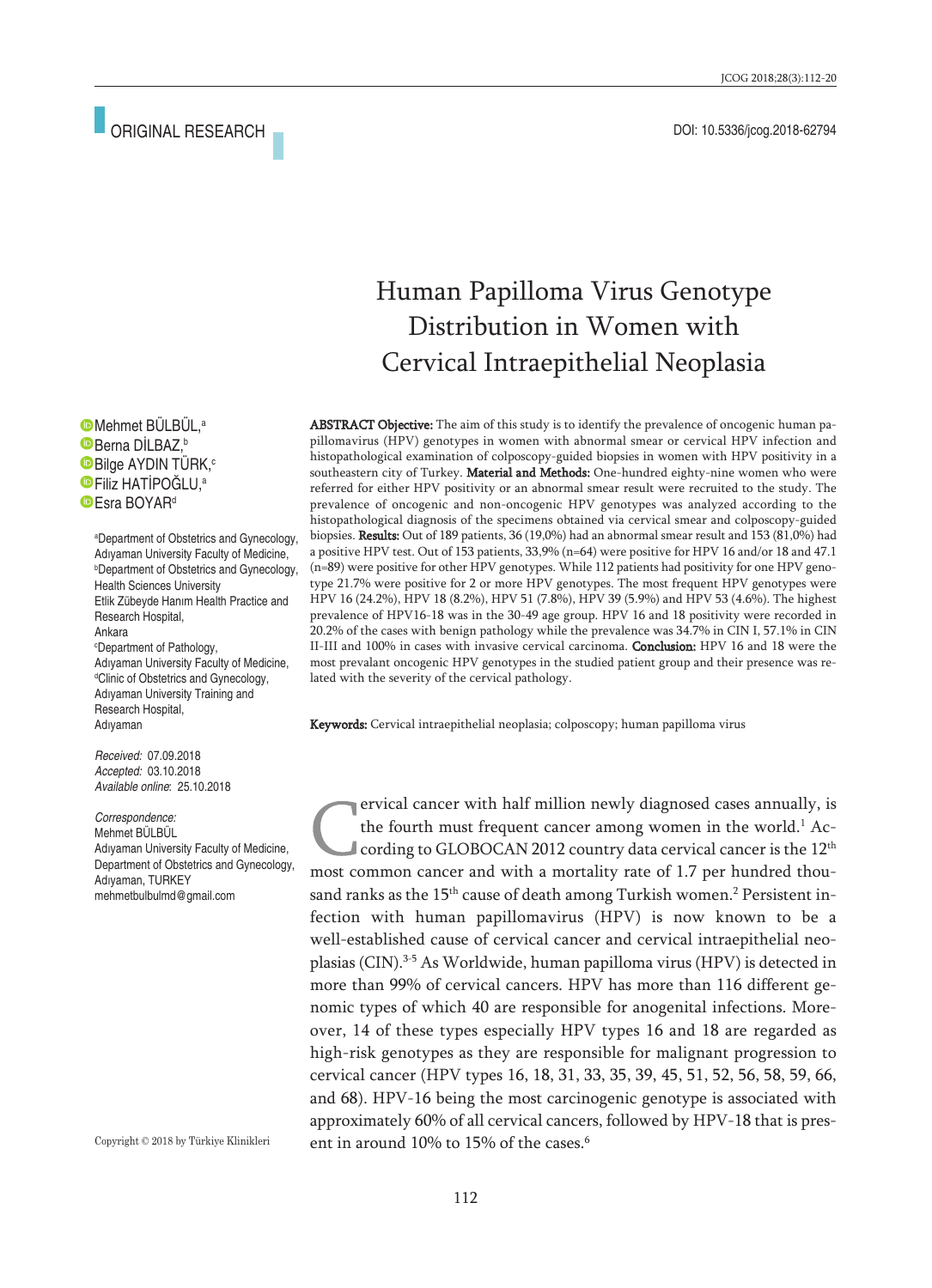Cervical cancer screening programmes aim early detection and treatment of precancerous lesions that might progress to cervical cancer. Cervical cancer screening programmes have been traditionally based on Pap Smear since the mid-1950s. The difficulties related to the screening programmes based on Pap smear is the need for highly trained cytopathologists, and the well-known problem of interpathologist interpretive variability and false-positivity due to various other inflammatory conditions or false-negativity related with the sampling technique. <sup>7</sup> Based on the widely-known etiological relationship between progression of cervical cancer and HPV, HPV testing using PCR has become a standart screening method for diagnosis of cervical HPV infection. Primary HPV testing is proposed to replace national Pap smear screening programmes in many countries as it is cost-effective and can allow a safe screening interval.<sup>8,9</sup>

The population of Turkey is approximately 82 million, of which around 21 million are women aged 15-49 years old. <sup>10</sup> The south-eastern city that the study was conducted has a population of 610000 and there is only one state institution; the university hospital serving to the whole population. All the patients are referred to this hospital.

**Objectives:** The aim of this study is to identify the prevalence of oncogenic HPV genotypes in women with abnormal smear or cervical HPV infection and histopathological examination of colposcopy-guided biopsies in women with HPV positivity in a southeastern city of Turkey.

### MATERIAL AND METHODS

Between April 2014 and June 2017, one-hundred and eighty-nine patients who were referred to Adiyaman University Hospital Department of Colposcopy for either HPV positivity during HPV screening at the primary health care facilities  $(n=153 81.0%)$  or had an abormal smear  $(n=36,$ 19.0%) result during their follow-up at the university clinic were recruited to the study (Figure 1).

The inclusion criteria was either having an abnormal cervical smear result or having HPV positivity. The patients who had a benign cervical



**FIGURE 1:** Study Flow chart.

cytology and are negative for HPV were excluded from the study. The study was approved by the Ethical Committee of Adiyaman University School of Medicine (Decision number: 2017/9-5).

All the patients were informed about the study and the patients who accepted to take part in the study gave an informed signed consent. A patient form was filled in for each patient in order to record the demographic data and obstetric history of the patient.

The cytological samples obtained by cervical swabs were liquid-based Pap smears and the results were classified according to the 2001 Bethesda system. Cervical smear was performed on all the patients who did not have one and HPV test was performed on the patients who did not have an HPV test result. HPV testing was carried out using Anyplex<sup>™</sup> II HPV28 Dedection-CFX96TM Real-Time PCR System (Bio-Rad Laboratories, Hercules, CA). As a result, all the patients had HPV testing and a histopathological evaluation of the cervical smear.

All the patients had a colposcopic examination followed by colposcopy-guided biopsy. Using a Leica Colposcope (Leica Microsystems Ltd Business Unit SM CH-9435 Heerbrugg, Switzerland), the uterine cervix and specifically the transformation zone (squamo-columnar junction) was visualized. Acetic acid (3% to 5%) and Lugol's iodine was applied to identify potential lesions and vascular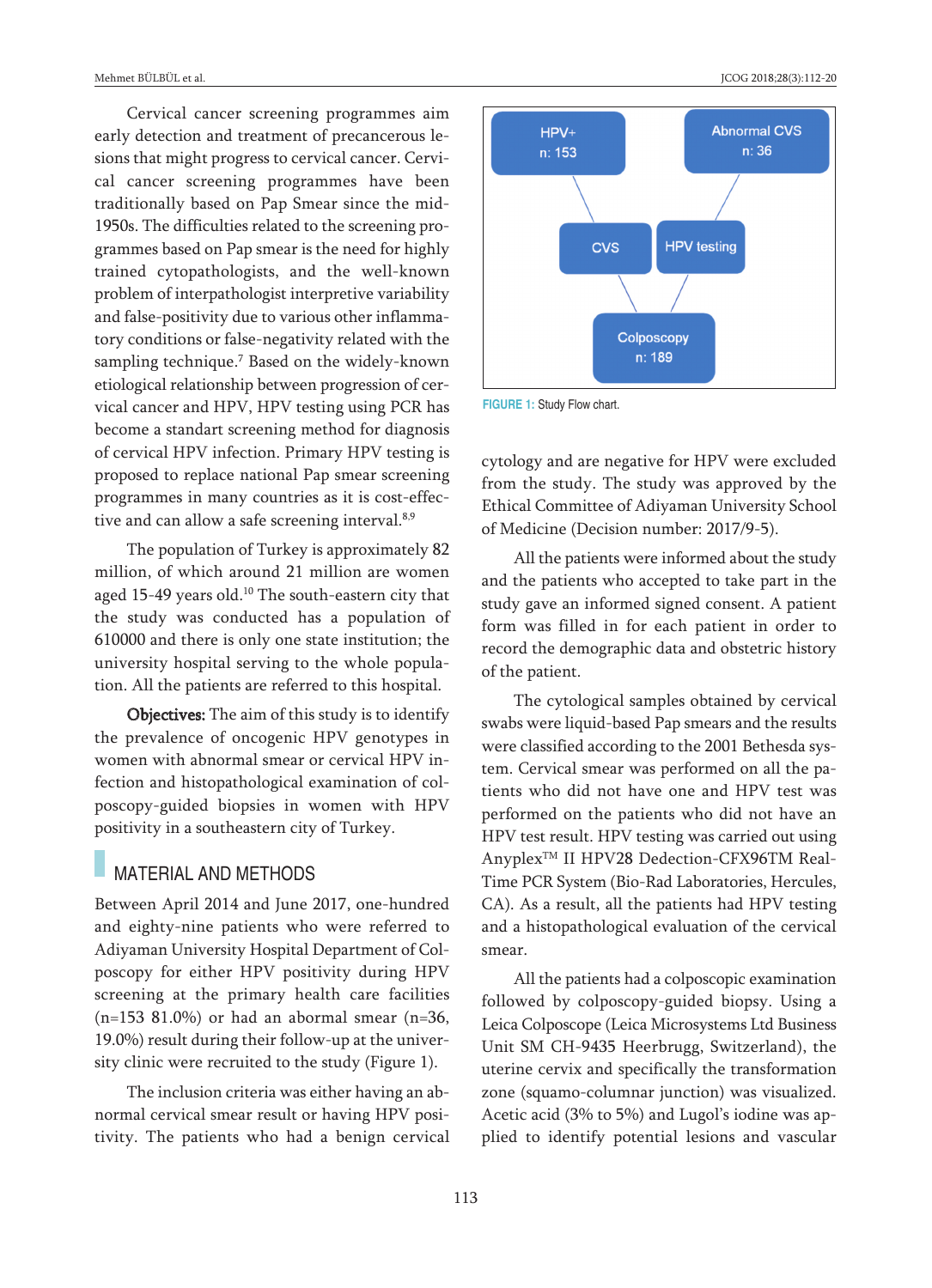atypia was investigated. Colposcopies and biopsies were carried-out by the same researcher Colposcopy-guided biopsies were taken and sent for histopathological evaluation. The pathologist was blinded to the HPV test results of the patient. The histopathological findings of the colposcopy biopsy were recorded.

The histopathological results of the colposcopy-guided biopsies were evaluated according to the presence of oncogenic HPV types (HPV 16, 18, 39, 51, 53) and other HPV genotypes.

Statistical Analysis: Statistical analysis was performed using SPSS 15 for Windows (Statistical Package for the Social Sciences software version 15). Continuous variables were given in means±SD standard deviations. Comparisons categoric variables were compared with Chi-square test. The level of statistical significance was defined as p< 0.05.

## **RESULTS**

One hundred and eighty-nine patients were recruited to the study, of which 36 (19.0%) had an abnormal smear result and 153 (81.0%) had a positive HPV test. Out of 153 patients, 33.9% (n=64) were positive for HPV 16 and/or 18 and 47.1 (n=89) were positive for other HPV genotypes. The main age, BMI and median gravidy and parity of the patients were  $42.71 \pm 10.58$ ,  $28.79 \pm 3.02$ ,  $4$  (R=0-15), 3 (R=0-13) respectively. While 11 patients (5.8%) were nulliparous, 73.6% (n=139) had at least one vaginal delivery and 20.6% (n=39) had a cesarean section. The mean age at menarche and first coital age were 13.4±1.31 and 19.37±4.34 respectively and 82.5 (n=156) % of the patients had only one partner. The median number of coital act per week was 2 (R=0-7). Twenty-five percent of the patients (n=48) were smokers. When the contraceptive choice of the patients were analyzed; forty (21.2%) of the patients were not using any contraceptive method while 32.3% had an IUD inserted, 5.8% had a tubal ligation and 9.5% were on combined oral contraceptives. Only 8.5% were using a condom while 18.5% were using withdrawal as a contraceptive method. The patients were then analyzed in three groups; patients with 1) HPV positivity for oncogenic genotypes, 2) HPV positivity for nononcogenic HV genotypes 3) HPV negative patients. The demographic features of these three groups showed no statistically significant difference (Table 1). The highest prevalence of HPV16-18 was in the 30-49 age group (Figure 2).

The cervical smear (CS) results of all patients were evaluated. Out of 189 patients, 10 had benign pathologies on histopathological examination of the CS, 38 (21.1%) were found to have infection while one had an atrophic smear result. The results in the remaining patients were as follows: ASC-US (n=64, 33.9%), ASC-H (n=18, 9,5%), LSIL (n=50, 26.5%), HSIL (n=4, 2,1%), AGC (n=4, 2,15%).

While forty-four of these patients (44/49, 89.8%) had a benign CS result but a positivity for oncogenic HPV, five (5/49, 10.2%) had a positive test for non-oncogenic types. Out of 189 patients, 19% had a negative result for HPV, 7.4% were positive for non-oncogenic HPV genotypes, 73.6% had at least one oncogenic HPV (Table 2). Moreover, 59.3% (n=112) had positivity for one HPV genotype while 21.7% (n=41) were positive for 2 or more HPV genotypes. The most frequent HPV genotypes were HPV 16 (24.2%), HPV 18 (8.2%), HPV 51 (7.8%), HPV 39 (5.9%) and HPV 53 (4.6%) (Figure 3).

The HPV positivity was analyzed according to the histopathological results of the cervical smear; out of the 49 patients who were reported to have a benign histopathology 5 (10.2%) had non-oncogenic HPV genotypes while 44 had a positive test for oncogenic HPV. When the histopathological evaluation of the cervical smears were matched with the HPV test results, 64.1% of the cases with ASC-US, 83.3% of the cases with ASC-H, 66% of the cases with LSIL and 100% of the cases with HSIL had oncogenic HPV genotype positivity (Table 2).

All the 189 patients who had undergone colposcopy-guided biopsy 64 (33.9%) had HPV16 and/or 18 positivity while 47.1 % (n=89) had other HPV genotypes and 19% (n=36) had an abnormal smear. Histopathological evaluation of the col-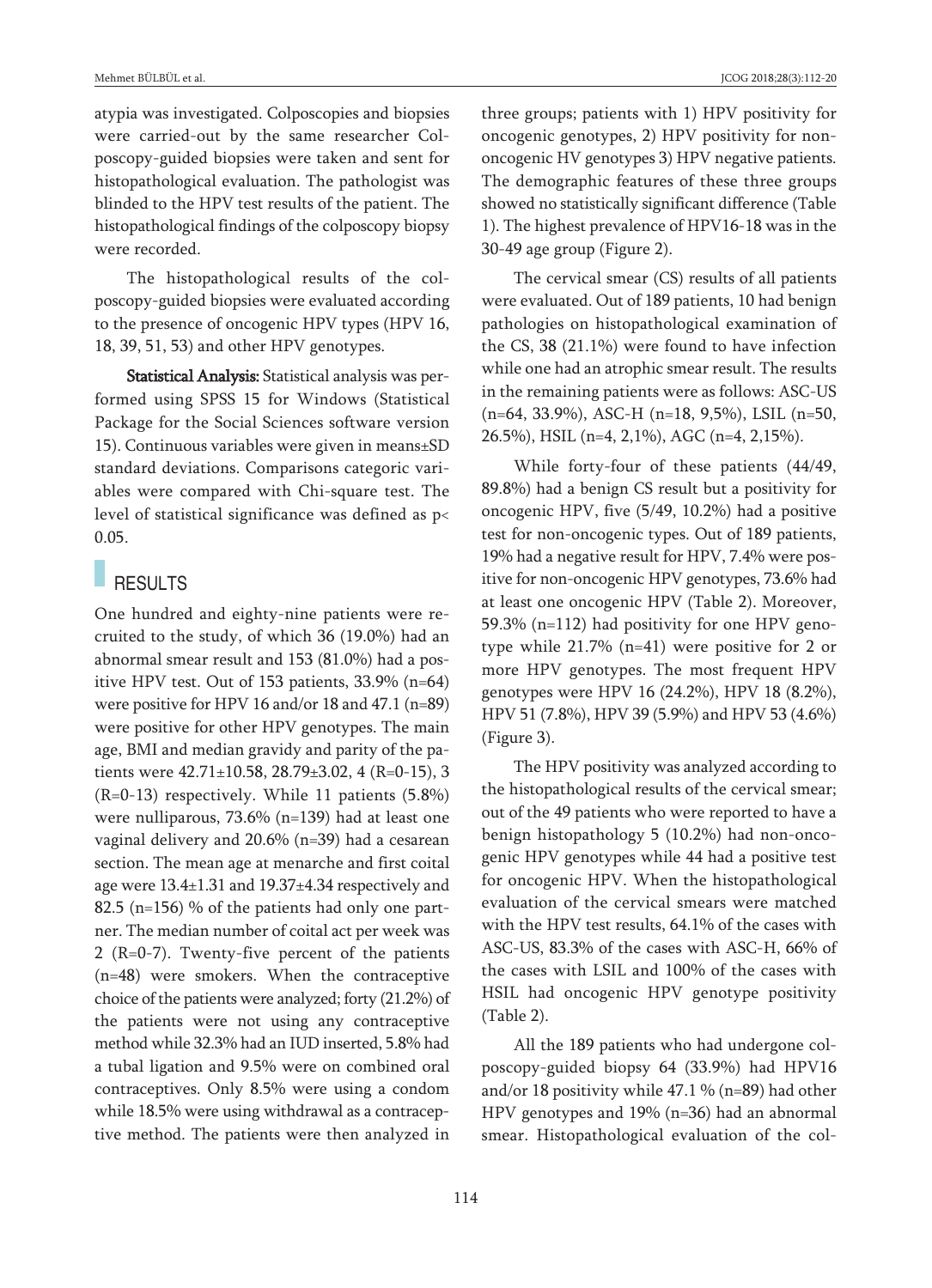| <b>TABLE 1:</b> The demographic features of the patients compared according to the HPV positivity status ( $n=189$ ). |            |                       |                     |                   |       |  |  |
|-----------------------------------------------------------------------------------------------------------------------|------------|-----------------------|---------------------|-------------------|-------|--|--|
|                                                                                                                       |            | Nononcogenic HPV n=14 | Oncogenic HPV n=139 | HPV negative n=36 | p     |  |  |
| Age (Mean±SD)                                                                                                         |            | $46.1 \pm 13.5$       | $41.8 \pm 10.1$     | $44.8 \pm 11.1$   | 0.130 |  |  |
| Height (Mean $\pm$ SD)                                                                                                |            | $162.4 \pm 2.1$       | $162.7 \pm 3.7$     | $162.0 + 4.1$     | 0.516 |  |  |
| Weight (Mean±SD)                                                                                                      |            | $72.5 + 4.9$          | 76.7±9.0            | $75.1 \pm 8.3$    | 0.307 |  |  |
| <b>BMI</b> (Mean±SD)                                                                                                  |            | $27.5 \pm 2.2$        | $28.9 \pm 3.1$      | $28.6 \pm 2.8$    | 0.503 |  |  |
| Gravidy (Median (Min-Max))                                                                                            |            | $6(1-11)$             | $4(0-15)$           | $4(0-10)$         | 0.341 |  |  |
| <b>Parity</b> (Median (Min-Max))                                                                                      |            | $4(1-9)$              | $3(0-13)$           | $3(0-7)$          | 0.445 |  |  |
| <b>Abortion</b> (Median (Min-Max))                                                                                    |            | $1(0-2)$              | $1(0-10)$           | $1(0-7)$          | 0.837 |  |  |
| Age at marriage $(Mean \pm SD)$                                                                                       |            | $18.9 + 4.2$          | $19.4 + 4.4$        | $19.5 \pm 4.4$    | 0.747 |  |  |
| Age of menarche (Mean±SD)                                                                                             |            | $13.3 \pm 1.4$        | $13.5 \pm 13$       | $13.2 \pm 1.5$    | 0.313 |  |  |
| No of sexual act per week (Median (Min-Max))                                                                          |            | $2(0-5)$              | $2(0-7)$            | $2(0-7)$          | 0.846 |  |  |
| Number of partners (Median (Min-Max))                                                                                 |            | $1(1-2)$              | $1(1-4)$            | $1(1-2)$          | 0.599 |  |  |
| <b>Smoking (Median (Min-Max))</b>                                                                                     |            | 3(23.1)               | 35(27.6)            | 10 (29.4)         | 0.910 |  |  |
| Contraceptive method currently used (N. %)                                                                            | None       | 1(7.1)                | 28(20.1)            | 11(30.6)          |       |  |  |
|                                                                                                                       | <b>IUD</b> | 7(50.0)               | 46 (33.1)           | 8(22.2)           |       |  |  |
|                                                                                                                       | <b>TL</b>  | 0(0.0)                | 9(6.5)              | 2(5.6)            |       |  |  |
|                                                                                                                       | <b>COC</b> | 0(0.0)                | 15(10.8)            | 3(8.3)            |       |  |  |
|                                                                                                                       | Injectable | 0(0.0)                | 6(4.3)              | 2(5.6)            | 0.138 |  |  |
|                                                                                                                       | Condom     | 1(7.1)                | 14(10.1)            | 1(2.8)            |       |  |  |
|                                                                                                                       | Withdrawal | 535.7                 | 21(15.1)            | 9(25.0)           |       |  |  |

**BMI:** Body Mass Index; **IUD:** Intrauterine Device; **TL:** Tubal Ligation; **COC:** Combined Oral Contraception; **C/S:** Cesarean Section.





poscopy-guided biopsies of the patients showed that 49.7 % had benign pathology while 26% had CIN I, 22.2% CIN II-III, while four cases were found to have invasive cervical cancer. Forty-nine percent of the cases who were reported to have benign cervical smear were found to have CIN I and CIN II-III when a colposcopy-guided biopsy was taken. Comparison of the histopathological examination of the cervical smears with colposcopy guided- biopsies is shown in (Table 3).

When the prevalence of oncogenic and nononcogenic HPV genotype positivity in the benign cases and cases with CIN I, CIN II-III and the cases with invasive cervical cancer that were confirmed with colposcopy-guided biopsies were compared, the prevalence of oncogenic HPV genotypes were statistically significantly higher in all groups (Table 2). HPV 16 and 18 positivity was recorded in 20.2% of the cases with benign pathology while the prevalence was 34.7% in CIN I, 57.1% in CIN II-III and 100 % in cases with invasive cervical carcinoma. Seven patients who had CIN I and two patients who had CIN II-III were HPV negative (Table 3). The presence of single HPV genotype was statistically significantly higher in benign, CIN I, CIN II-II and invasive cervical carcinoma cases  $(p<0.001)$ .

### **DISCUSSION**

Turkey's nationwide HPV DNA screening program aims to screen women over 30 at the primary health-care facilities and collect the data at the Na-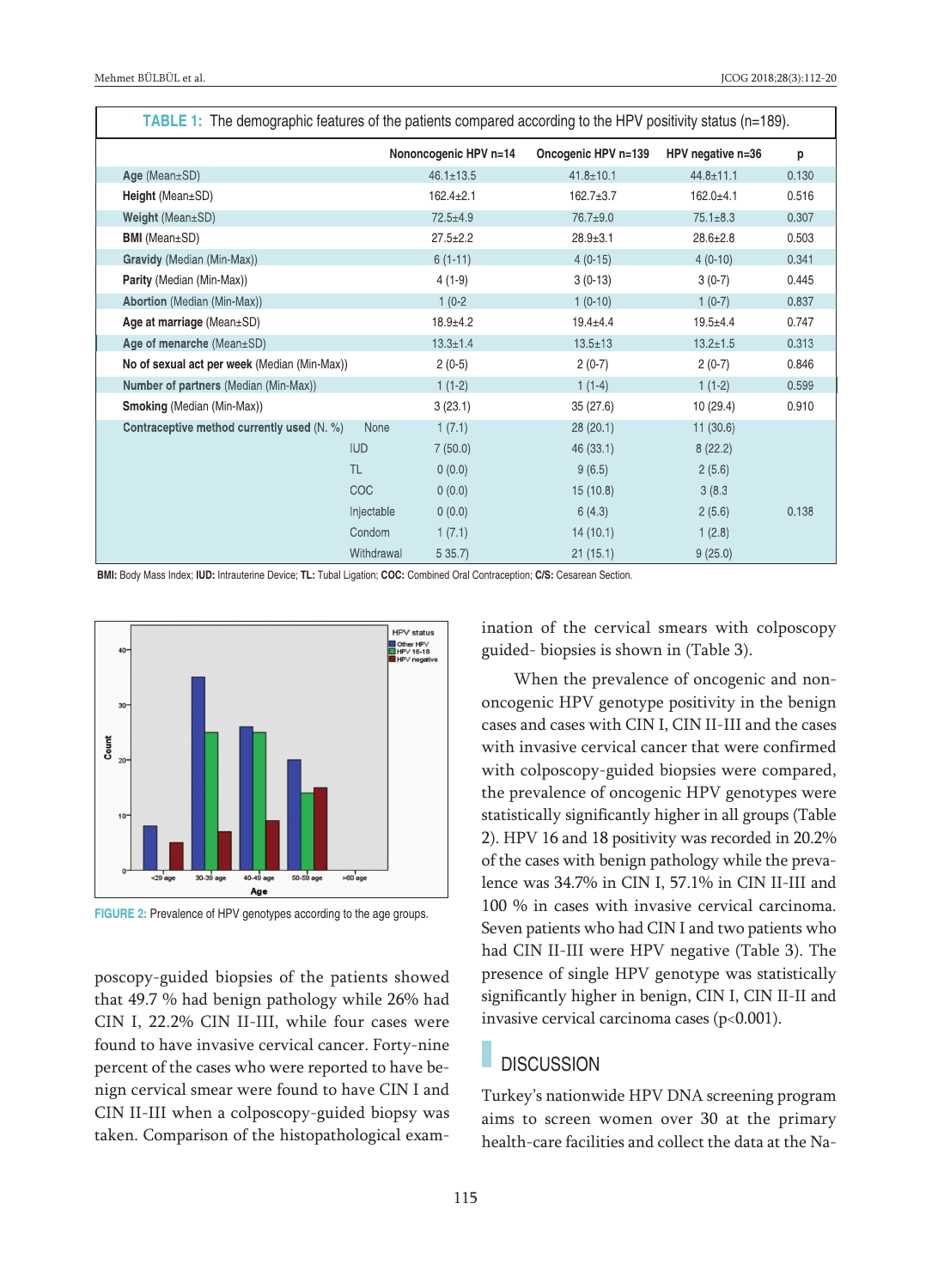| TABLE 2: The distribution of HPV positivity in patients with abnormal smear and colposcopy-guided biopsies results. |                        |                         |                      |                      |       |  |
|---------------------------------------------------------------------------------------------------------------------|------------------------|-------------------------|----------------------|----------------------|-------|--|
|                                                                                                                     |                        | Non-oncogenic HPV n (%) | Oncogenic HPV* n (%) | HPV negative $n$ (%) | P     |  |
|                                                                                                                     | Benign*                | 5(10.2)                 | 44 (89.8)            | 0(0.0)               |       |  |
|                                                                                                                     | ASC-US                 | 5(7.8)                  | 41(64.1)             | 18(28.1)             |       |  |
|                                                                                                                     | ASC-H                  | 1(5.6)                  | 15(83.3)             | 2(11.1)              |       |  |
| <b>Smear</b>                                                                                                        | <b>LSIL</b>            | 3(6.0)                  | 33(66.0)             | 14(28.0)             | 0.012 |  |
|                                                                                                                     | <b>HSIL</b>            | 0(0.0)                  | 4(100.0)             | 0(0.0)               |       |  |
|                                                                                                                     | <b>AGC</b>             | 0(0.0)                  | 2(50.0)              | 2(50.0)              |       |  |
|                                                                                                                     | Total                  | 14(7.4)                 | 139 (73.6)           | 36(19.0)             |       |  |
|                                                                                                                     | <b>Benign</b>          | 12(12.8)                | 55 (58.5)            | 27(28.7)             | 0.001 |  |
|                                                                                                                     | CIN <sub>1</sub>       | 1(2.0)                  | 41 (83.7)            | 7(14.3)              |       |  |
| <b>Biopsy</b>                                                                                                       | CIN II-III             | 1(2.4)                  | 39 (92.9)            | 2(4.8)               |       |  |
|                                                                                                                     | <b>Cervical Cancer</b> | 0(0.0)                  | 4(100.0)             | 0(0.0)               |       |  |

\*Benign includes normal smear, infection, and atrophy. **ASC-US:** Atypical Squamous Cells-Undetermined Significance; **ASC-H:** Atypical Squamous Cells-Can not exclude High grade lesion; **LGSIL:** Low Grade Squamous Intraepithelial Lesion; **HGSIL:** High Grade Squamous Intraepithelial Lesion; **AGC:** Atypical Glandular Cells; **CIN:** Cervical Intraepithelial Neoplasia.



**FIGURE 3:** The prevalence of different HPV genotypes in 189 patients.

tional Central HPV laboratory. The evaluation of the first 1 million screened women have shown an incidence of HPV positivity as 3.5% and the most common HPV genotypes in the screened population were HPV 16 followed by HPV 51, 31,52,18. Cytological abnormality was reported in 19.1% of the cases with HPV positivity. <sup>11</sup> According to the "Turkey: Human Papillomavirus and Related Diseases, Summary Report 2017" data the prevalence of HPV16-18 in normal cytology, low-grade lesions, high-grade lesions and cervical cancer is 4.7%, 24.1%, 30.2%, 67.6% respectively. <sup>12</sup> A metaanalysis investigating the world-wide prevalence of HPV reported an estimated prevalence of 10.4% (95% CI 10.2-10.7) in women with normal cervical cytology and the estimated by region were given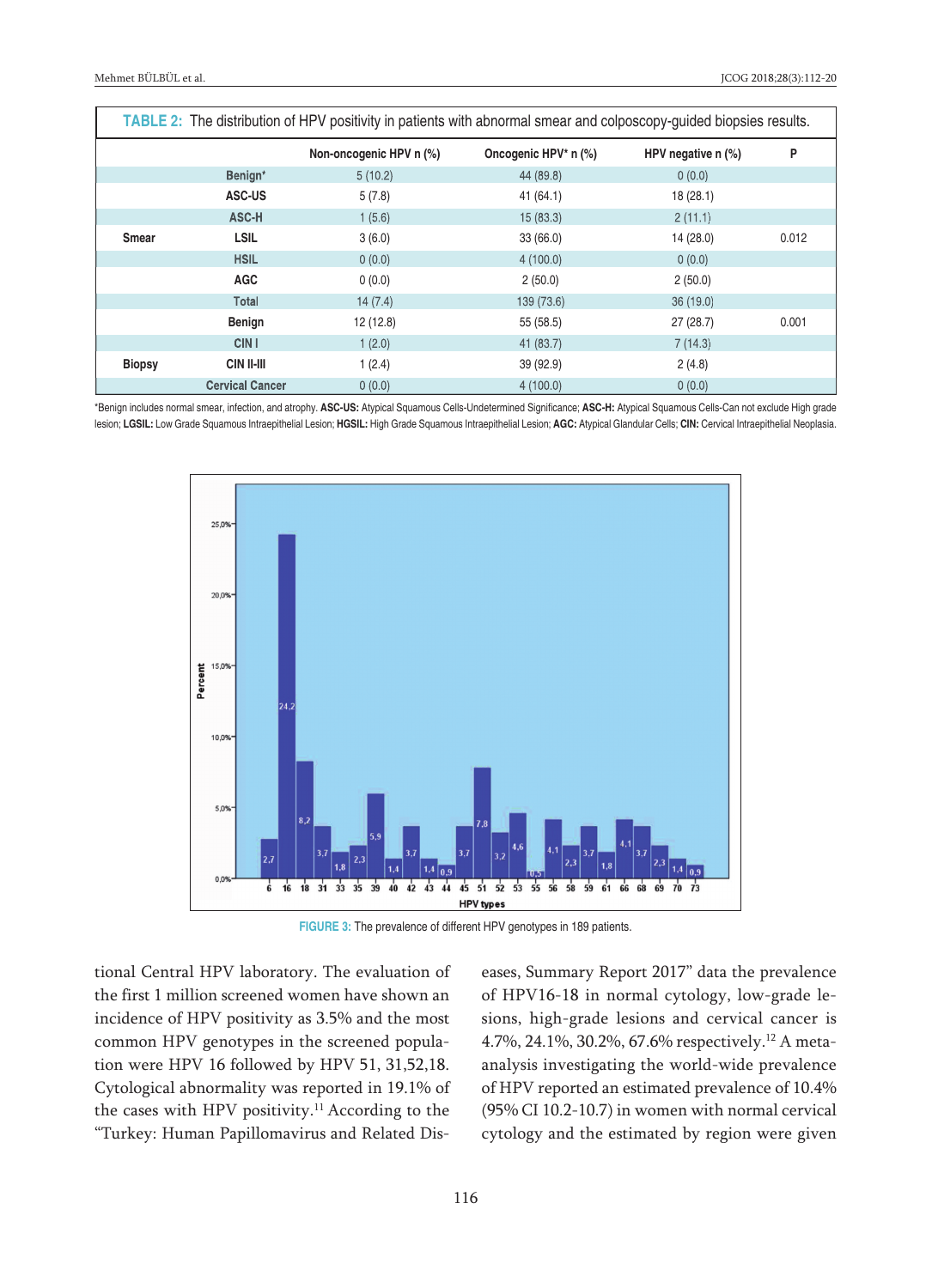| <b>I ADLE 3.</b> Comparison of the mstopathological examination results of the colposcopy guided-biopsies with smear,<br>HPV status and HPV type. |                     |                          |                |                      |                       |         |  |  |
|---------------------------------------------------------------------------------------------------------------------------------------------------|---------------------|--------------------------|----------------|----------------------|-----------------------|---------|--|--|
|                                                                                                                                                   |                     | Colposcopy-guided biopsy |                |                      |                       |         |  |  |
|                                                                                                                                                   |                     | Benign n (%)             | CIN I n $(\%)$ | CIN II-III $n$ $%$ ) | Cervical Cancer n (%) | p       |  |  |
|                                                                                                                                                   | <b>Benign</b>       | 25(51.0)                 | 16(32.7)       | 8(16.3)              | 0(0.0)                | < 0.001 |  |  |
|                                                                                                                                                   | <b>ASC-US</b>       | 40 (62.5)                | 16(25.0)       | 8(12.5)              | 0(0.0)                |         |  |  |
|                                                                                                                                                   | ASC-H               | 1(5.6)                   | 0(0.0)         | 15(83.3)             | 2(11.1)               |         |  |  |
| Smear                                                                                                                                             | <b>LSIL</b>         | 25(50.0)                 | 16 (32.0)      | 9(18.0)              | 0(0.0)                |         |  |  |
|                                                                                                                                                   | <b>HSIL</b>         | 0(0.0)                   | 0(0.0)         | 2(50.0)              | 2(50.0)               |         |  |  |
|                                                                                                                                                   | <b>AGC</b>          | 3(75.0)                  | 1(25.0)        | 0(0.0)               | 0(0.0)                |         |  |  |
|                                                                                                                                                   | Total               | 94 (49.7)                | 49 (26.0)      | 42 (22.2)            | 4(2.1)                |         |  |  |
|                                                                                                                                                   | <b>HPV</b> negative | 27 (75.0)                | 7(19.4)        | 2(5.6)               | 0(0.0)                | < 0.001 |  |  |
| <b>HPV</b> status                                                                                                                                 | Single HPV          | 57(50.8)                 | 34(30.4)       | 18(16.1)             | 3(2.7)                |         |  |  |
|                                                                                                                                                   | $\geq$ 2 HPV        | 10(24.4)                 | 8(19.5)        | 22(53.7)             | 1(2.4)                |         |  |  |
| <b>HPV Type</b>                                                                                                                                   | <b>HPV 16-18</b>    | 19 (20.2)                | 17(34.7)       | 24(57.1)             | 4(100.0)              | 0.001   |  |  |
|                                                                                                                                                   | Other HPV           | 48 (51.1)                | 25(51.0)       | 16 (38.1)            | 0(0.0)                |         |  |  |

**TABLE 3:** Comparison of the histopathological examination results of the colposcopy guided-biopsies with smear,

**ASC-US:** Atypical Squamous Cells-Undetermined Significance; **ASC-H:** Atypical Squamous Cells-Cannot exclude High grade lesion; **LGSIL:** Low Grade Squamous Intraepithelial Lesion; **HGSIL:** High Grade Squamous Intraepithelial Lesion; **AGC:** Atypical Glandular Cells.

as Africa 22.1% (20.9-23.4), Central America and Mexico 20.4% (19.3-21.4), northern America 11.3% (10.6-12.1), Europe 8.1% (7.8-8.4), and Asia 8.0% (7.5-8.4). <sup>13</sup> In the presented study, all the benign cases were recruited to the study as the patients had shown HPV positivity and the prevalence of oncogenic and non-oncogenic HPV genotypes were 89.8% and 10.2% respectively.

In a study that analyzed the prevalence reports published between 2000-2011 overall HPV prevalence was given as 32.1% (95% CI 32.098, 32.102) and the significant risk factors for HPV infection were given as first coitus at a younger  $(\leq 15)$  age, increased number of pregnancies, increased number of sexual partners, use of contraceptives, smoking and chewing habit and early age at marriage.<sup>14</sup> However, in the presented study there was no statistically significant difference in the incidence of these risk factors between the patients who had HPV infection and patients who were HPV negative.

HPV infection has a higher prevalence in sexually active young women of 18-30 years of age and the prevalence decreases after the age of 30. There is a sharp decrease in prevalence after 30 years of age. Depending on various factors most probably due to the oncogenity of the HPV genotype, viral load, immunological status of the patient and coexistance of other sexually transmitted diseases the persistence of the infection will lead to a progression to cancer in some of the HPV positive patients. The progression to cervical cancer is slow.<sup>15</sup> The estimated number of annual new cervical cancer cases is estimated to be 1868 in Turkey with the highest number cumulated in the 40-64 age group. <sup>12</sup> A recent study showed that in all world regions, HPV prevalence was highest in women younger than 35 years of age, decreasing in women of older age. In Africa, the Americas, and Europe, a clear second peak of HPV prevalence was observed in women aged 45 years or older. <sup>14</sup> The patients who had a HPV positivity in our study were in mostly in their fourth decade most probably due to the women's inadequate awareness of the HPV screening and the voluntary nature of the HPV testing. A recent study from Turkey reported similar values as a mean age of the patient group with HPV 16 or 31 positivity was reported to be 42.83  $±8.6$ , while the mean age of the remaining group with other HPV genotypes was 44.71±9.34.<sup>16</sup>

In a study from Turkey, Yuce et al screened 890 women and reported that a prevalence of any HPV as 25.7% while high-risk HPV positivity was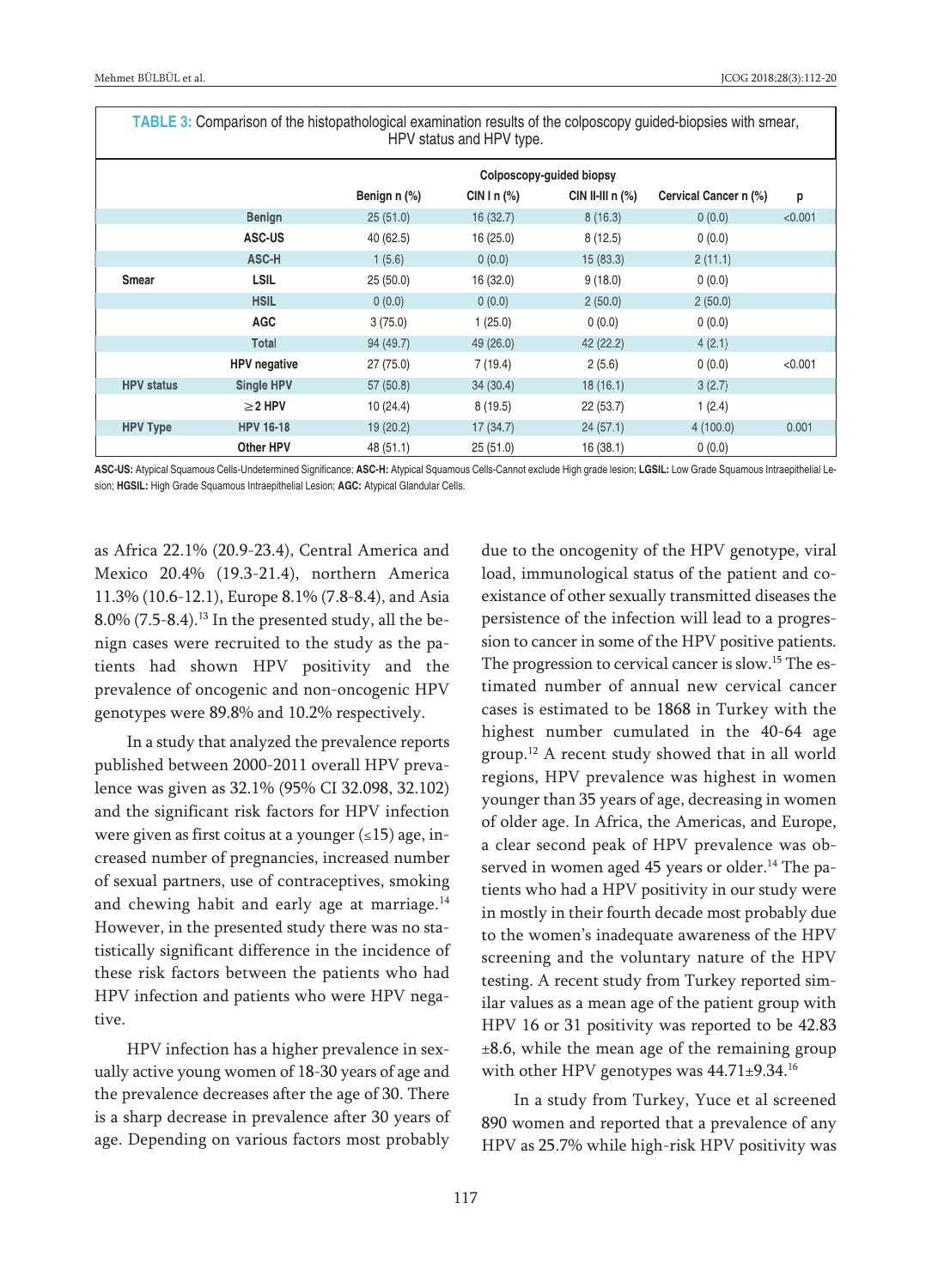23.0%. The most common HPV types was 16 followed by HPV 31 and 51 and 89.5% of the HPVpositive women had at least one type of high-risk HPV. <sup>17</sup> A hospital-based study that retrospectively analyzed the incidence of HPV genotypes in 5 cities of Turkey reported that the most frequent oncogenic HPV genotypes encountered were HPV-16 (18.9%), HPV-18 (13.1%,), HPV- 31 (4.9%), HPV-33 (3.3%), HPV-35 (7.49%), HPV-39 (5.7%), HPV-45 (5.7%), HPV-51 (11.5%). <sup>18</sup> Polat et al reported that the most prevalent HPV genotypes in women who had normal and abnormal cytology were HPV 16, HPV 6 and HPV 18 respectively in 507 women. <sup>19</sup> In our patient group the most common HPV genotype was found to be HPV 16 (24.0%) followed by HPV 18 (8.2%), HPV 51 (7.8%), HPV 39 (5.9%) and HPV 53 (4.6%). Although the studies from Turkey reported HPV 16 as the most prevalent HPV genotype, the second most prevalent genotype showed variations.

A study from Denmark reported the prevalence of high-risk HPV positivity as 20.6% among 40 382 women who were screened- with the highest incidence encountered in women of 20-23 years old (46.0%)- while HPV 16 was found to be the most prevalent genotype. CIN III was more frequent when the HPV genotype was present alongside with HPV 16 rather than being a single HPV infection or when it is linked to other high-risk HPV genotypes. <sup>20</sup> Among the ten most frequent HPV oncogenic types in Turkey among women with invasive cervical cancer by histology, HPV 16 had the highest prevalence (58.4%) followed by HPV 45 and 18 (9.3% and 9.2% respectively). <sup>12</sup> All four cases who had an invasive cervical carcinoma had HPV16-18 positivity in the presented series. A systemic-review that aimed to analyze the HPVgenotype prevalence in Africa that HPV16/18 was demonstrated in 67.7% of invasive cervical carcinoma cases while 4.4% and 2.8% of women with normal cervical cytology were positive for HPV 16 and 18 respectively. HPV 16 positivity was 12% in ASC-US, 14.5 % in LSIL, 31.2% in HSIL while HPV18 positivity was 4.4%, 19% and 13.9% respectively in the corresponding histopathological lesions. 21

Kulhan et al recently reported that among the 325 HPV-positive women screened, 63.1% were

positive for a single HPV type while the remaining 36.9% were positive for multiple and the four most prevalent high-risk types were HPV 16, 31, 51 and 52. <sup>16</sup> In the presented patient group 21.6% of the 189 patients had more than one HPV genotype positivity. A study from USA reported an incidence of 4.6% for  $\geq$  2 HPV genotype among 74 543 women screened and the authors pointed out the possible importance of interaction between the HPV genotypes. <sup>22</sup> A Canadian study demonstrated that the most common HPV genotype encountered in CIN and invasive carcinoma cases were HPV 16. HPV 16 and 18 accounted for 70.2% of the invasive cervical cancer cases. The incidence of multiple type infections were higher in women with CIN II in comparison to women with invasive cervical cancer (61.3% vs 20.2% p<0.001).<sup>23</sup>

There was a discrepancy between the cervical cytology report and histopathological examination of the colposcopy-guided biopsies. The CS cytology report of the four invasive cervical cancer patients were ASC-H (n=2) and HGSIL (n=2). The discrepancy between the abnormal cervical cytology and histological findings of the specimen obtained by biopsy is reported by other investigators. <sup>24</sup> The sensitivity of cervical cytology versus HPV testing as a triage testing has been investigated for different cervical lesions in order to avoid false negative results and unnecessary invasive procedures due to false positive results. 25,26

There is an ongoing dilemma about the most reliable method that can be used for cervical cancer screening; cervical cytology versus HPV testing. High-risk HPV testing is recommended as an alternative to cervical cytology as a primary screening test while it is recommended to be used as a cotest by different groups. A recent Cochrane review investigated the diagnostic accuracy of HPV testing for detecting histologically confirmed cervical intraepithelial neoplasia by including 40 studies. There is a heterogeneity of the results for different cervical lesions however HPV tests had a higher detection rate of CIN 2+ and CIN 3+ cases while they caused more unnecessary referrals. The au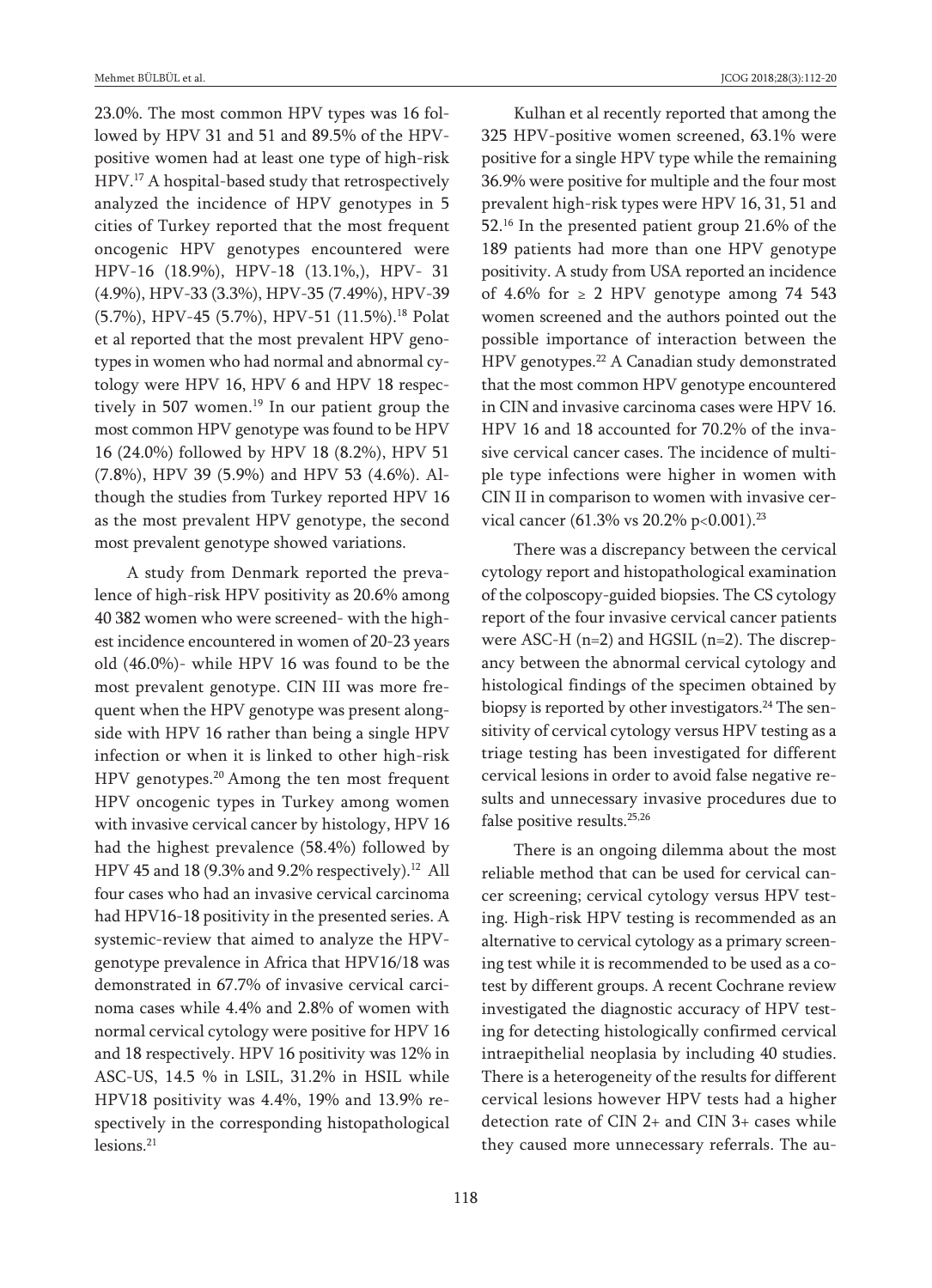thors concluded that, a negative HPV test is more reassuring for absence of an abnormal lesion than a negative cytological test, as the possibility of having a false negative cytological test was higher. 27

The limitation of the study is the limited number of patients recruited and the fact that it is not a population-based study. There is a need for further studies with larger number of patients and it will be also interesting to follow-up the cervical changes in patients who have a benign cervical pathology but have oncogenic HPV-positivity.

# CONCLUSION

There appears to be a geographic variation in the distribution of the most prevalent HPV genotypes per region. In this study, the four most prevalent high-risk types were HPV 16, 18, 51 and 39 in our population. It is important to investigate the most prevalent HPV genotypes in the investigated population if HPV genotype testing is going to be used for triage and HPV 16 and HPV18 testing is believed to have a major role in screening for cervical abnormalities. HPV genotype testing is also important in development of HPV vaccines.

### Source of Finance

During this study, no financial or spiritual support was received neither from any pharmaceutical company that has <sup>a</sup> direct connection with the research subject, nor from <sup>a</sup> company that provides or produces medical instruments and materials which may negatively affect the evaluation process of this study.

#### Conflict of Interest

No conflicts of interest between the authors and / or family members of the scientific and medical committee members or members of the potential conflicts of interest, counseling, expertise, working conditions, share holding and similar situations in any firm.

#### Authorship Contributions

Idea/Concept: Mehmet Bülbül, Berna Dilbaz, Esra Boyar; Design: Mehmet Bülbül, Berna Dilbaz, Bilge Aydın Türk; Control/Supervision: Mehmet Bülbül, Berna Dilbaz; Data Collection and/or Processing: Mehmet Bülbül, Berna Dilbaz, Bilge Aydın Türk, Filiz Hatipoğlu, Esra Boyar; Analysis and/or Interpretation: Mehmet Bülbül, Berna Dilbaz, Bilge Aydın Türk, Filiz Hatipoğlu, Esra Boyar; Literature Review: Mehmet Bülbül, Berna Dilbaz, Esra Boyar; Writing the Article: Mehmet Bülbül, Berna Dilbaz; Critical Review: Mehmet Bülbül, Berna Dilbaz.

# **REFERENCES**

Human papillomavirus is <sup>a</sup> necessary cause of invasive cervical cancer worldwide. J Pathol 1999;189(1):12-9.

- 5. de Sanjose S, Quint WG, Alemany L, Geraets DT, Klaustermeier JE, Lloveras B, et al. Human papillomavirus genotype attribution in invasive cervical cancer: <sup>a</sup> retrospective cross-sectional worldwide study. Lancet Oncol 2010;11(11):1048-56.
- 6. Bosch FX, Lorincz A, Muñoz N, Meijer CJ, Shah KV. The causal relation between human papillomavirus and cervical cancer. J Clin Pathol 2002;55(4):244-65.
- 7. Stoler MH, Shifman M. Interobserver reproducibility of cervical cytologic and histologic interpretations: realistic estimates from the ASCUS-LSIL Triage Study. JAMA 2001; 285(11):1500-5.
- 8. C Kitchener H, Canfell K, Gilham C, Sargent A, Roberts C, Desai M, et al. The clinical effectiveness and cost-effectiveness of primary human papillomavirus cervical screening in England: extended follow-up of the ARTISTIC randomised trial cohort through three screen-

ing rounds. Health Technol Assess 2014; 18(23):1-196.

- 9. Simms KT, Hall M, Smith MA, Lew JB, Hughes S, Yuill S, et al. Optimal management strategies for primary HPV testing for cervical screening: cost-effectiveness evaluation for the national cervical screening program in Australia. PLoS One 2017;12(1).
- 10. Türkiye İstatistik Kurumu (TÜİK). Yaş Grubu ve Cinsiyete Göre Nüfus; 2017. Available from http://www.tuik.gov.tr/UstMenu.do?metod=te melist. (Access: 4 March 2018.03.04).
- 11. Gultekin M, Zayifoglu Karaca M, Kucukyildiz I, Dundar S, Boztas G, Semra Turan H, et al. Initial results of population based cervical cancer screening program using HPV testing in one million Turkish women. Int J Cancer 2018;142(9):1952-8.
- 12. Bruni L, Barrionuevo-Rosas L, Albero G, Serrano B, Mena M, Gómez D, et al. ICO/IARC Information Centre on HPV and Cancer (HPV Information Centre). Human Papillomavirus and Related Diseases in Turkey. Summary Report; 2017.
- 1. Bruni L, Barrionuevo-Rosas L, Albero G, Serrano B, Mena M, Gómez D, et al. ICO Information Centre on HPV and Cancer (HPV Information Centre). Human Papillomavirus and Related Diseases in the World. Summary Report; 2017. p.322.
- 2. Ferlay J, Soerjomataram I, Ervik M, Dikshit R, Eser S, Mathers C, et al. GLOBOCAN 2012 v1.0, Cancer Incidence and Mortality Worldwide: IARC CancerBase No. 11 [Internet]. Lyon, France: International Agency for Research on Cancer; 2013. Available from: http://globocan.iarc.fr (access: 4 March 2018.03.04)
- 3. Saslow D, Solomon D, Lawson HW, Killackey M, Kulasingam SL, Cain J, et al. American Cancer Society, American Society for Colposcopy and Cervical Pathology, and American Society for Clinical Pathology screening guidelines for the prevention and early detection of cervical cancer. J Low Genit Tract Dis 2012;16(3):175-204.
- 4. Walboomers JM, Jacobs MV, Manos MM, Bosch FX, Kummer JA, Shah KV, et al.